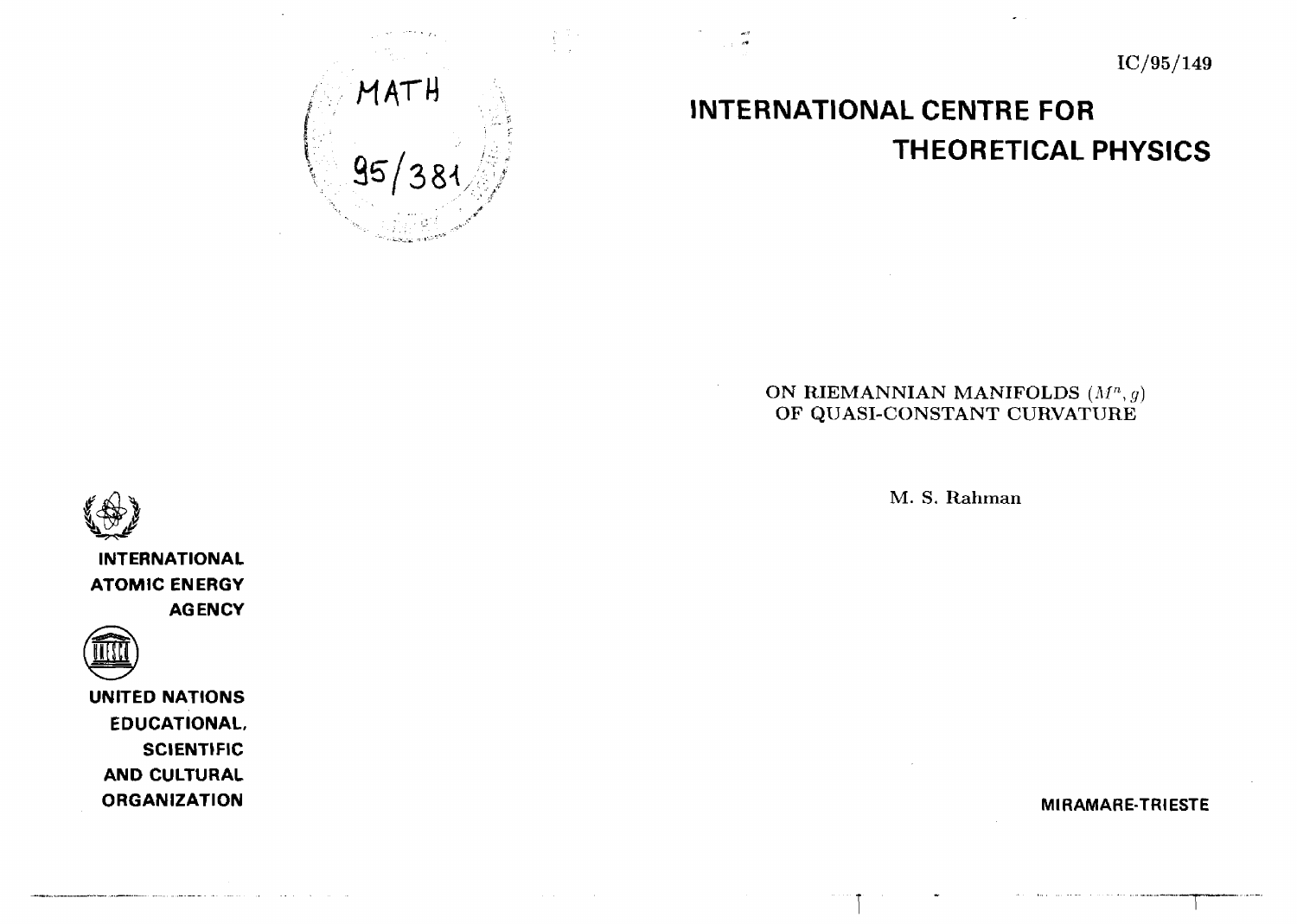ം പ്രകാരം കാര്യം കാര്യം കാ<del>രക്കോ ശാസ്ത്രങ്ങളുടെ പ്രകാരം കാര്യം കാര്യങ്ങളുടെ കാര്യം നിര്ദ്ദേശ കാര്യം കാര്യങ്ങളില്<br>അതിന്റെ കാര്യം കാര്യം കാര്യം കാര്യം കാര്യം കാര്യം കാര്യം കാര്യം കാര്യം കാര്യം കാര്യം കാര്യം കാര്യം കാര്യം ക</del>

 $\begin{array}{c} \dot{\gamma} \\ \dot{\gamma} \\ \dot{\gamma} \\ \dot{\gamma} \end{array}$ 

 $\begin{array}{c} \mathbf{1} \\ \mathbf{1} \\ \mathbf{1} \\ \mathbf{1} \end{array}$ 

 $\sim$ 

 $\label{eq:2.1} \mathcal{L}(\mathcal{L}^{\mathcal{L}}_{\mathcal{L}}(\mathcal{L}^{\mathcal{L}}_{\mathcal{L}})) = \mathcal{L}(\mathcal{L}^{\mathcal{L}}_{\mathcal{L}}(\mathcal{L}^{\mathcal{L}}_{\mathcal{L}})) = \mathcal{L}(\mathcal{L}^{\mathcal{L}}_{\mathcal{L}}(\mathcal{L}^{\mathcal{L}}_{\mathcal{L}}))$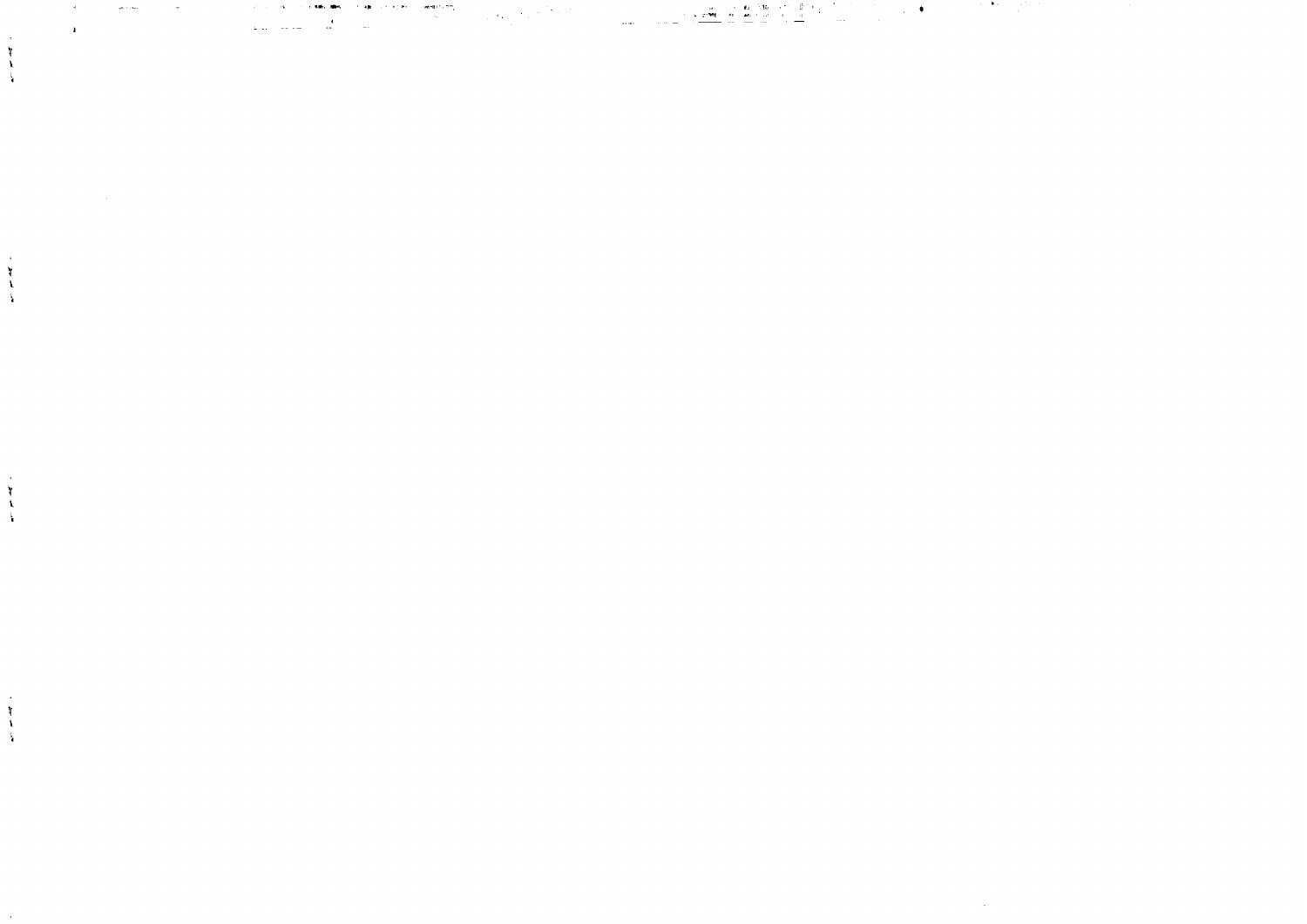# IC/95/149

International Atomic Energy Agency and United Nations Educational Scientific and Cultural Organization INTERNATIONAL CENTRE FOR THEORETICAL PHYSICS

# **ON RIEMANNIAN MANIFOLDS** *(M<sup>n</sup> ,g)* **OF QUASI-CONSTANT CURVATURE**

 $M. S.$  Rahman<sup>1</sup> International Centre for Theoretical Physics, Trieste, Italy.

#### ABSTRACT

A Riemannian manifold  $(M^n,g)$  of quasi-constant curvature is defined. It is shown that an *(M", g)* in association with other class of manifolds gives rise, under certain conditions, to a manifold of quasi-constant curvature. Some observations on how a manifold of quasiconstaiit curvature accounts for a pseudo Ricci-symmetric manifold and quasi-umbilical hypersurface arc. made.

# MIRAMARE • TRIESTE July 1995

'Permanent address: *Jahangimagar University, Savor, Dhaka-* 1342, *Bangladesh.*

#### **1. INTRODUCTION**

A Riemannian manifold  $(M^n, q, n > 3)$  is said to be of *guasi-constant curvature* [3] if the  $(M^n, q)$  is conformally flat with its curvature tensor R satisfying the condition

$$
R(X,Y)Z = a[Xg(Y,Z) - Yg(X,Z)] + b[XB(Y)B(Z) - YB(X)B(Z) + B(X)g(Y,Z)\mu - B(Y)g(X,Z)\mu]
$$
\n(1)

where X, Y, Z are vector fields, a, b are differentiable functions on  $(M^n, q)$ , B is a non-zero 1-form, and  $\mu$  a parallel unit vector field connected by

$$
B(X) = g(\mu, X) \tag{2}
$$

for every vector field *X.*

It is to be noted that  $a, b$  are associated scalars,  $B$  is the associated 1-form, and  $\mu$ designates the *generator* of the manifold.

Manifolds of quasi-constant curvature were studied by Adati [2-5] and Wang [5], They dealt with a manifold of quasi-constant curvature and an  $S$ -manifold, quasi-umbilical hypersurfaces, and also manifolds admitting a concircular vector field, an almost, paracompact metric structure and a pseudo-subprojective space.

In this context we are tempted to define a pseudo Ricci-symmetric manifold.

#### **Pseudo Ricci-symmetric manifold**

A non-flat Riemannian manifold  $(M^n, q; n > 2)$  whose Ricci tensor S of type (0, 2) satisfies the relations

$$
(\nabla_X S)(Y, Z) = 2A(X)S(Y, Z) + A(Y)S(X, Z) + A(Z)S(Y, X)
$$
  

$$
S \neq 0
$$
 (3)

where  $\nabla$  denotes the operator of covariant derivative along the vector field  $X$  with respect to (he metric *g* and *A* is a non-zero associated 1-form, is called a *pseudo Ricei-symmetric manifold* [6].

We shall denote an n-manifold of this kind by *PRSn.*

It was shown [7] that a conformally flat pseudo Ricci-symmetric manifold  $(M^n, g;$  $n > 3$ ) has quasi-constant curvature in the case for which (i)  $a + b = 0$ , (ii) *B* is the associated form A of  $PRS_n$ , and (iii) the generator is the unit vector field  $\rho$  with  $A(X) =$  $g(\rho, X)$  for every vector field X.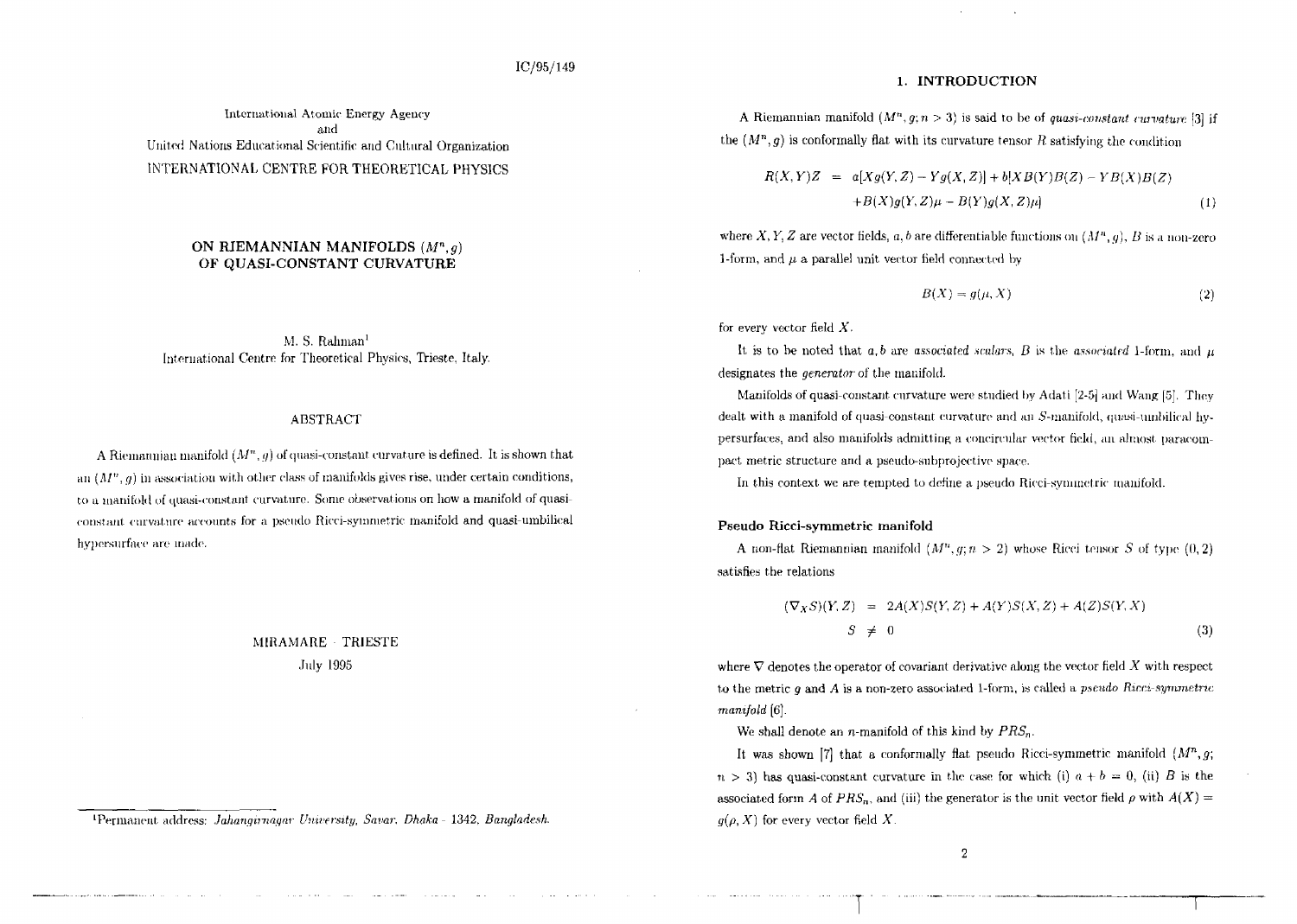

 $\mathbf{t}$ 

This article contains an approach, in spirit to quasi-normal spaces [9], to pseudosubprojective manifold and manifold admitting a concircular vector field to fit in with manifold of quasi-constant curvature and focuses on pseudo Ricci-syminetric manifolds and quasi-umbilical hypersurface.

# **2. CONDITIONS THAT A MANIFOLD HAS QUASI-CONSTANT CURVATURE**

We touch upon, in this section, certain conditions for a manifold to be an  $(M^n, g)$ of quasi-constant curvature. They are furnished through the emergence of a number of theorems.

**THEOREM 1** Let an  $(M^n, g; n > 3)$  be a conformally flat pseudo Ricci-symmetric *manifold with associated \-form A and scalar curvature r and let. its associated scalars*  $a, b$  satisfy the condition  $a + b = 0$  and the unit vector field  $\rho$  be given as its generator by  $A(X) = g(\rho, X)$  for every vector field X. Then the  $(M^n, g)$  is a manifold of quasi-constant *curvature-.*

**PROOF** It is known [6] that the scalar curvature r of a conformally flat  $PRS_n$ manifold is non-zero.

From the relation  $dr(X) = 2rA(X)$  it readily follows that if r is a non-zero constant then  $r = 0$ , since  $A(X) \neq 0$ . This guarantees that for a conformally flat  $PRS_n$ , r is neither zero nor a non-zero constant. Since the vector field  $\rho$  given by  $A(X) = g(\rho, X)$  is assumed to be unit, we have

$$
g(\rho, \rho) = 1 \tag{4}
$$

In a confonnally Hat *PRSn* the curvature tensor *R* of type (0, 4) has the form

$$
R(X, Y, Z, W) = \frac{r}{(n-1)(n-2)} [g(X, W)g(Y, Z) - g(Y, W)g(X, Z)]
$$
  

$$
-\frac{r}{(n-1)(n-2)} [T(Y)T(Z)g(X, W) - T(X)T(Z)g(Y, W)]
$$
  

$$
+ T(X)T(W)g(Y, Z) - T(Y)T(W)g(X, Z)]
$$
(5)

with

 $\mathbf{k}$ 

$$
R(X, Y, Z, W) = g[R(X, Y)Z, W]
$$

 $\cdot$ 3

and

お母の問題

The latter gives

$$
T(X) = A(X) \tag{6}
$$

on account of  $A(X) = g(\rho, X)$  and (4). Accordingly, (5) reduces to, on using (6),

LE 19 - THE RESEARCH

$$
R(X,Y,Z,W) = \frac{r}{(n-1)(n-2)} [g(X,W)g(Y,Z) - g(Y,W)g(X,Z)]
$$
  

$$
-\frac{r}{(n-1)(n-2)} [A(Y)A(Z)g(X,W) - A(X)A(Z)g(Y,W)
$$
  

$$
+A(X)A(W)g(Y,Z) - A(Y)A(W)g(X,Z)]
$$
(7)

 $T(X) = \frac{A(X)}{1}$ 

Hence we find, from (7),

$$
R(X,Y)Z = \frac{r}{(n-1)(n-2)} [Xg(Y,Z) - Yg(X,Z)]
$$

$$
-\frac{r}{(n-1)(n-2)} [XA(Y)A(Z) - YA(X)A(Z) + A(X)g(Y,Z)\rho - A(Y)g(X,Z)\rho]
$$

which has the form of (1) with

$$
\frac{r}{(n-1)(n-2)} = a, \quad -\frac{r}{(n-1)(n-2)} = b; \quad A = B; \quad \rho = \mu.
$$

The defining property of an  $(M^n, g)$  to have quasi-constant curvature is thus exhibited. This completes the proof.

QED

We now restrict our attention to *pseudo-subprojective manifold*.

#### **Pseudo-subprojective manifold**

Consider a Riemannian manifold  $(M^n, g)$  with positive definite metric.

If  $(M^n, g)$  is subprojective then the Christoffel symbols for the canonical coordinate system  $x^h$  with respect to  $g$  may be written

$$
\left\{\frac{h}{i\ \ j}\right\} = u_{ij}\ x^h
$$

 $u_i$ , being a tensor field [1].

 $\overline{4}$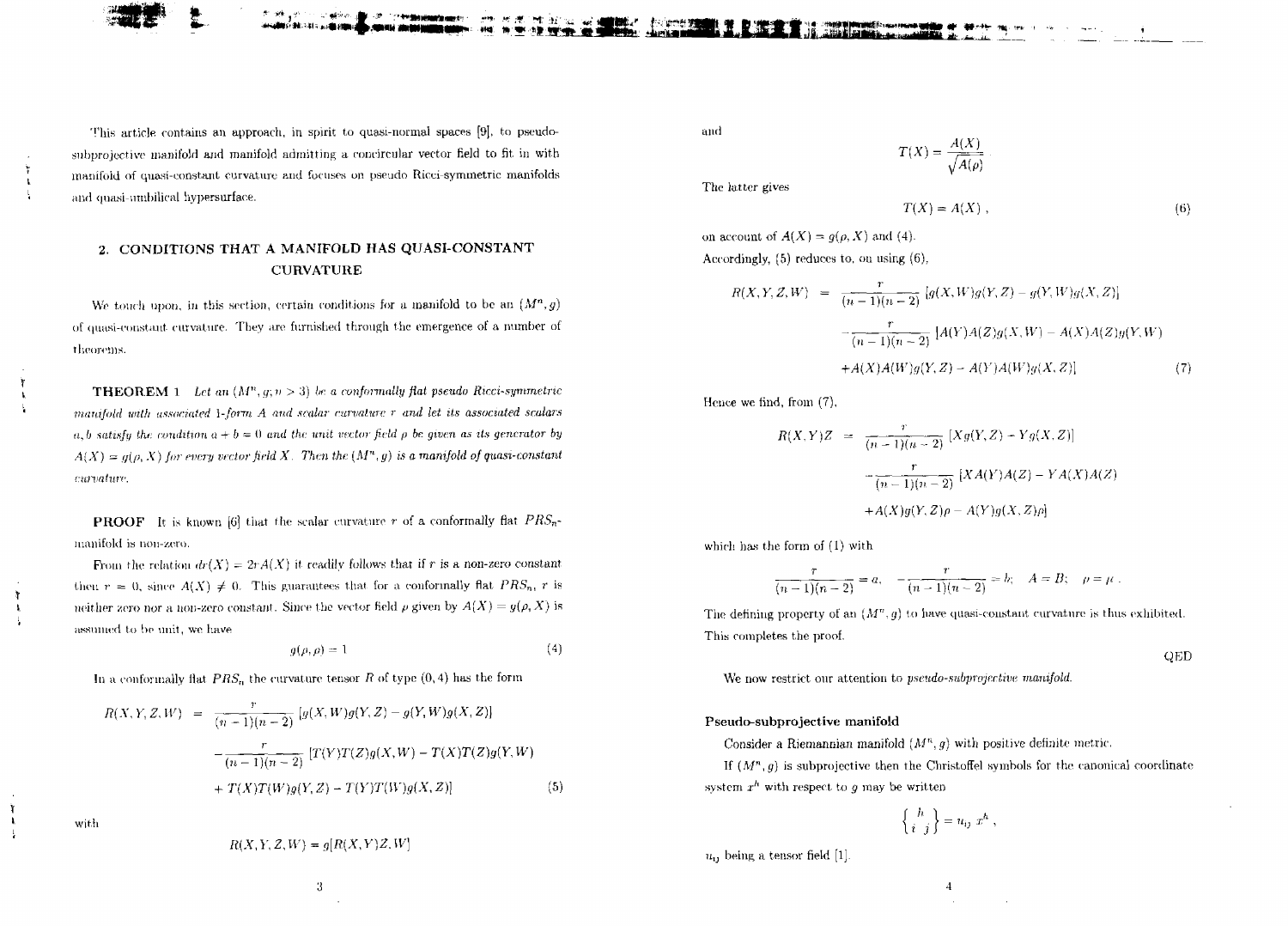This means that  $x^h$  is a non-parallel torse-forming vector field.

A necessary and sufficient condition that the  $(M^n, q)$ -manifold be *subprojective* is that

 $(M^n, q)$  be conformal to flat space (8a)

$$
H_{ij} = \rho g_{ij} + \nabla_i \rho \nabla_j \sigma \tag{8b}
$$

where  $H_i$  is given by

$$
H_{ij}=R_{ij}-\frac{R}{2(n-1)}\;g_{ij}
$$

and

$$
\sigma = \sigma(\rho) \; .
$$

Put  $\nabla_i \rho = \lambda u_i$ , where  $u_i$  is a unit vector field and  $\lambda$  is some function. Then (8b) becomes

$$
H_{ij} = \rho g_{ij} + \kappa u_i u_j \tag{9}
$$

We assert, in virtue of  $(8a)$ , that  $u_i$  is a gradient and  $u^i$  concircular. Also, with the aid of (9) the curvature tensor  $R_{ijk}^h$  is expressible as

$$
B_{ijk}^{h} = -2\rho(\delta_{i}^{h}g_{kj} - \delta_{j}^{h}g_{ik}) - \kappa[(\delta_{i}^{h}u_{j} - \delta_{j}^{h}u_{i})u_{k} + (g_{kj}u_{i} - g_{ik}u_{j})u^{h}] \tag{10}
$$

The vector field  $u^h$  corresponds to the one in the canonical coordinate system  $x^h$ . Consequently, *the subprojective manifold has quasi-constant curvature* with the generator  $u^h$  as concircular.

We now seek the case for *pscudo subprojective manifold*. Suppose that  $\rho = c$ , a constant. Then (9) has the form

$$
H_{ij} = cg_{ij} + \kappa u_i u_j \tag{9a}
$$

In view of (8a),  $u^i$  is parallel and so  $\kappa = -2c$  [5]. Eq.(lO) is then written

$$
R_{ijk}^{h} = -2c(\delta_{i}^{h} g_{kj} - \delta_{j}^{h} g_{ik}) + 2c[(\delta_{i}^{h} u_{j} - \delta_{j}^{h} u_{i})u_{k} + (g_{kj} u_{i} - g_{ik} u_{j})u^{h}].
$$

An  $(M^n, q)$  for which (8a) and (9a) are satisfied is called *pseudo-subprojective manifold.* Hence  $(M^n, g)$  is a manifold of quasi-constant curvature for which the generator is parallel.

#### This inherits

THEOREM 2 *A pseudo-subprojective (M",g) -manifold is of quasi-constant curvature.*

Next, we are able to state

THEOREM 3 *If an (M",g)-manifold admits a conavcular vector field with*  $Z^*(X, Y)Z = 0$  then the manifold has quasi-constant curvature.

PROOF We have

$$
Z^*(X,Y)Z = R(X,Y)Z + \rho^2[(Xg(Y,Z) - Yg(X,Z)] + \beta[X\eta(Y)\eta(Z) - Y\eta(X)\eta(Z) + \eta(X)g(Y,Z)\xi - \eta(Y)g(X,Z)\xi] = 0,
$$

where  $Z^*$  is a tensor field of type  $(1,4)$  on  $M^n$ .

Therefore,

$$
R(X,Y)Z = -\rho^2[Xg(Y,Z) - Yg(X,Z)] - \beta[X\eta(Y)\eta(Z) - Y\eta(X)\eta(Z) + \eta(X)g(Y,Z)\xi - \eta(Y)g(X,Z)\xi].
$$

This has the same form as (1).

We note the relations [3]

$$
S'(X', Y') = S(X, Y) + [(n - 1)\rho^2 + \beta]g(X, Y) + (n - 2)\beta\eta(X)\eta(Y),
$$
  
\n
$$
r' = r + (n - 1)(n\rho^2 + 2\beta) ,
$$

where S' and r' are respectively the Ricci tensor and scalar curvature of  $M^{n-1}$ . Hence it follows, because  $S'(X', Y') = 0, r' = 0$ ,

$$
\begin{array}{rcl} S(X,Y) & = & -[(n-1)\rho^2+\beta]g(X,Y)-(n-2)\beta\eta(X)\eta(Y),\\[2mm] & & r & = & -(n-1)(n\rho^2+2\beta)\ . \end{array}
$$

Let  $H(X,Y) = -\frac{1}{n-2} [S(X,Y) - \frac{r}{2(n-1)} g(X,Y)].$ This simplifies to

 $\mathbf{I}$ 

$$
H(X,Y) = \frac{1}{2} \rho^2 g(X,Y) + \beta \eta(X)\eta(Y)
$$

Since  $\nabla_X \rho = \beta \eta(X)$  and  $\nabla_X \beta = \lambda \eta(X)$ ,  $\lambda$  being some function, we have

$$
\nabla_Z H(X, Y) = \nabla_Z \left[ \frac{1}{2} \rho^2 g(X, Y) + \beta \eta(X) \eta(Y) \right]
$$
  
\n
$$
= \rho \nabla_Z \rho g(X, Y) + \nabla_Z \beta \eta(X) \eta(Y)
$$
  
\n
$$
= \rho \beta \eta(Z) g(X, Y) + \lambda \eta(Z) \eta(X) \eta(Y)
$$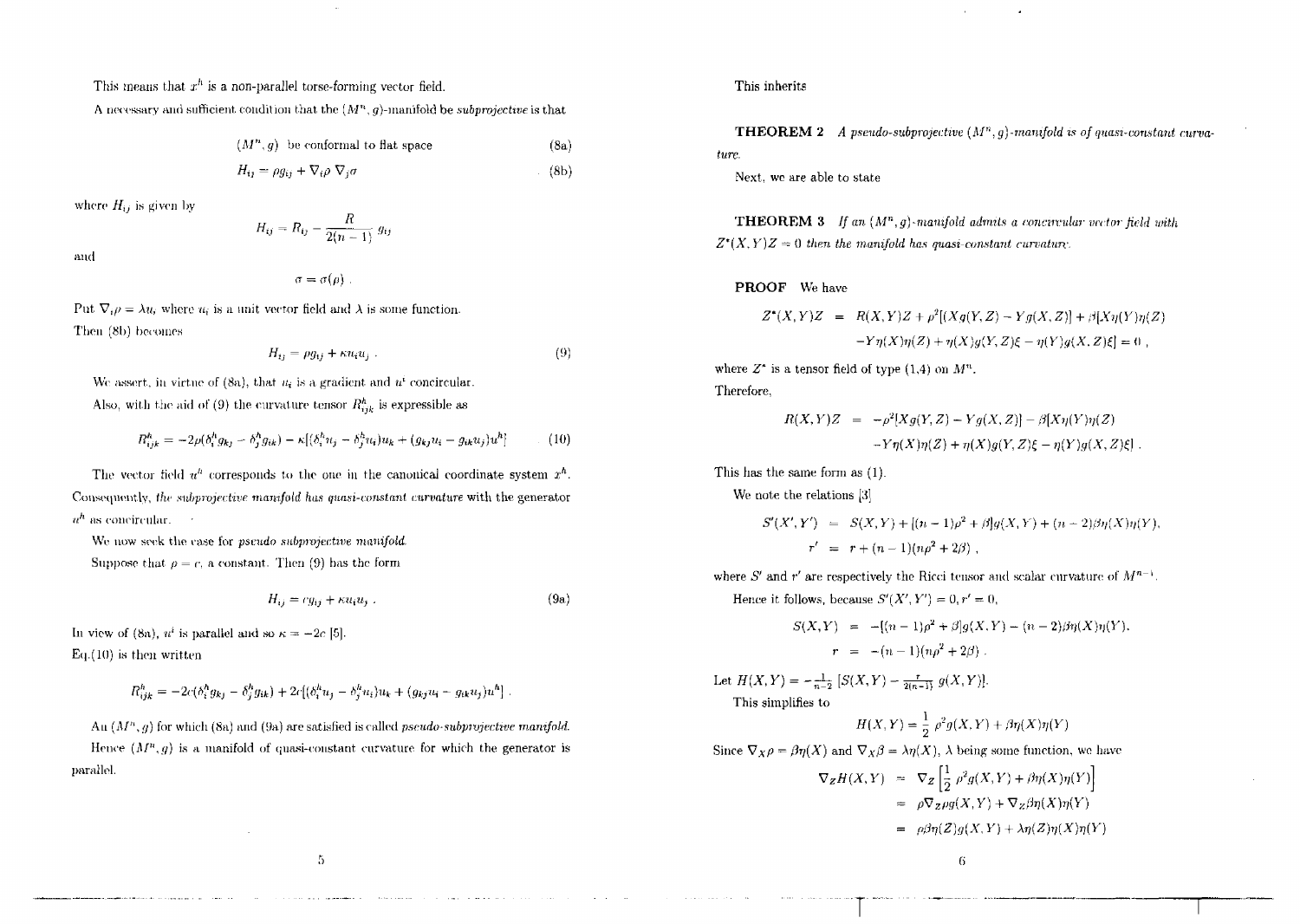**This** leads us to

 $\nabla_Z H(X,Y) - \nabla_X H(Z,Y) = 0$ 

The proof is now complete.

## **3. CASE FOR PSEUDO RICCI-SYMMETRIC MANIFOLDS**

We shall now devote to the establishment of a theorem on an  $(M^n, g)$ -manifold of quasiconstant curvature which under certain conditions accounts for a pseudo Ricci-symmetric manifold.

**THEOREM 4** A manifold  $(M^n, g; n > 3)$  of quasi-constant curvature for which the *conditions* (i)  $a + b = 0$ , (ii)  $B(X) = X \cdot \log \sqrt{r}$ , (iii)  $\nabla_X \mu = -X + B(X)\mu$  (a, b, B,  $\mu$ *have, their visual meaning) arc. satisfied for every vector field X is pseudo Ricci-symmctric.*

PROOF It follows from (1) that.

$$
R(X,Y,Z,W) = a[g(X,Z)g(Y,W) - g(Y,Z)g(X,W)]
$$
  
-
$$
-b[B(X)B(Z)g(Y,W) - B(Y)B(Z)g(X,W)
$$
  
+
$$
B(Y)B(W)g(X,Z) - B(X)B(W)g(Y,Z)]
$$

Transvecting this we have, by  $(i)$ ,

$$
S(Y, Z) = (n-2)b[g(Y, Z) - B(Y)B(Z)],
$$
\n(11)

*S* being the non-zero Ricci tensor of type  $(0,2)$ .

A further transvection yields

 $r = (n-1)(n-2)b$ (12)

Evidently,

 $\mathbf{L}$ 

 $X \cdot r = (n-1)(n-2)X \cdot b$ (13)

From (ii)

$$
B(X) = \frac{1}{2r} X
$$

 $\overline{7}$ 

 $\tau$ 

Combining this with  $(12)$  and  $(13)$  we see that

$$
B(X) = \frac{1}{2} \frac{X \cdot b}{b} \tag{14}
$$

Now

 $(\nabla_X S)(Y, Z) = \nabla_X S(Y, Z) - S(\nabla_X Y, Z) - S(Y, \nabla_X Z)$ (15)

Substituting from (11) and (14) in (15) gives

$$
(\nabla_X S)(Y, Z) = \nabla_X (n-2)b([g(Y, Z) - B(Y)B(Z)] - [g(\nabla_X Y, Z) - B(Y)B(\nabla_X Z)]
$$
  
\n
$$
-B(\nabla_X Y)B(Z) - [g(Y, \nabla_X Z) - B(Y)B(\nabla_X Z)]
$$
  
\n
$$
= \frac{X \cdot b}{b} S(Y, Z) - (n-2)b[B(Z)(\nabla_X B)(Y) - B(Y)(\nabla_X B)(Z)]
$$
  
\n
$$
= 2B(X)S(Y, Z) - (n-2)b[B(Z)(\nabla_X B)(Y) - B(Y)(\nabla_X B)(Z)]
$$
  
\n(16)

We note that

$$
(\nabla_X g)(Y, \mu) = \nabla_X g(Y, \mu) - g(\nabla_X Y, \mu) - g(Y, \nabla_X \mu)
$$

which, by (2) and (iii), takes the form

$$
(\nabla_X g)(Y,\mu) = \nabla_X g(Y,\mu) - g(\nabla_X Y,\mu) - g(Y,-X+B(X)\mu)
$$
  
= 
$$
\nabla_X B(Y) - B(\nabla_X Y) - g(Y,-X+B(X)\mu)
$$
  
= 
$$
(\nabla_X B)(Y) + g(X,Y) - g(Y,B(X)\mu)
$$

This admits

$$
(\nabla_X B)(Y) = (\nabla_X g)(Y, \mu) - g(X, Y) + g(Y, B(X)\mu)
$$
  
= -g(X, Y) + B(X)B(Y)

Thus (16) can be expressed

$$
(\nabla_X S)(Y, Z) = 2B(X)S(Y, Z) + (n-2)b[g(X, Y)B(Z) + g(X, Z)B(Y) -2B(X)B(Y)B(Z)]
$$
  
\n
$$
= 2B(X)S(Y, Z) + B(Z)[S(X, Y) + (n-2)bB(X)B(Y)]
$$
  
\n
$$
+B(Y)[S(X, Z) + (n-2)bB(X)B(Z)]
$$
  
\n
$$
-2(n-2)bB(X)B(Y)B(Z)
$$
  
\n
$$
= 2B(X)S(Y, Z) + B(Y)S(X, Z) + B(Z)S(Y, X) \qquad (17)
$$

Therefore, with the fact of the identicality of  $(17)$  and  $(3)$  we may look upon an  $(M^n, g;$  $n > 3$ ) of quasi-constant curvature having certain conditions as pseudo Ricci-symmetric.

8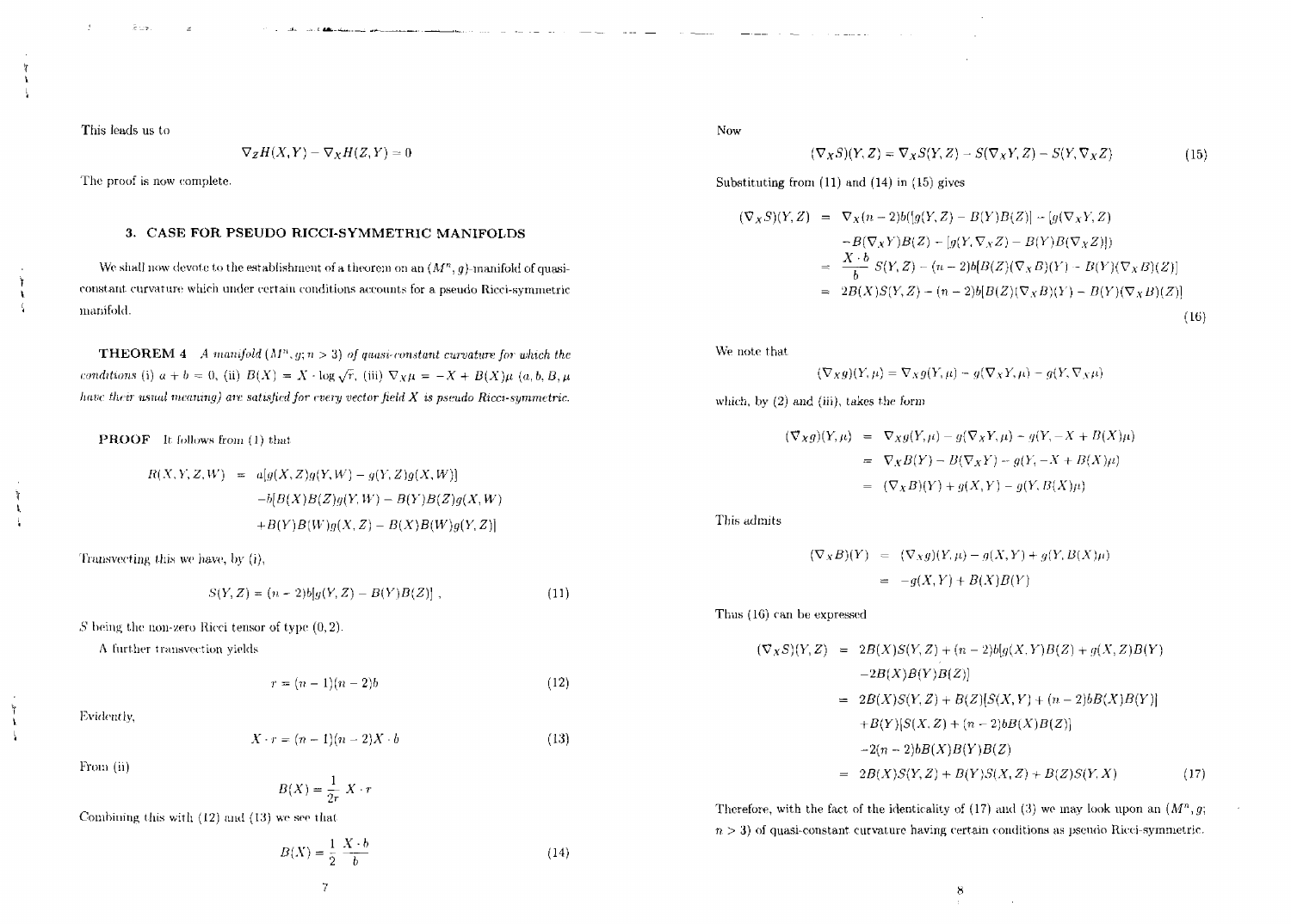#### **4. QUASI-UMBILICAL HYPERSURPACE**

We consider a hypersurface  $V_n$  in a Riemannian  $V_{n+1}$ .

A *Vn* is said to be a *quasi-umbilical hypersurface* if there exist two functions *u, v* on the  $V_n$  and a unit vector field  $\lambda_i$  such that

$$
h_{ij} = u g_{ij} + v \lambda_i \lambda_j \tag{18}
$$

where  $h_{ij}$  is the second fundamental form of  $V_n$ .

Let us discuss two cases:

**Case I** Let  $u = 0$  identically. In this case  $V_n$  is a *cylindrical hypersurface*.

**Case II** If  $v = 0$  identically then  $V_n$  is called a *totally umbilical hypersurface.* We now define a tensor field  $T_{ij}$  on the hypersurface  $V_n$  by

 $-1$ 

$$
T_{ij}=L_{hk}B_i^nB_j^n
$$

where

$$
L_{hk} = -\frac{1}{2} (u^2 + c)g_{hk} - v(\nabla_h u)(\nabla_k u)
$$

for some constant c, and  $B_i^h$  are n linearly independent vectors tangent to  $V_n$  connected by

$$
g_{ij} = g_{\alpha\beta} B_i^{\alpha} B_j^{\beta} ,
$$

 $g_{ij}$  and  $g_{\alpha\beta}$  being the first fundamental tensor of  $V_n$  and the fundamental (metric) tensor of  $V_{n+1}$  respectively.

If a quasi-umbilical hypersurface  $V_n$  having (18) satisfies [8]

$$
T_{ij} = -\frac{1}{2} (u^2 + c)g_{ij} + uh_{i}
$$

for some constant c then  $V_n$  is termed as a *quasi-umbilical hypersurface of type c*.

It was deduced [10]: If  $V_n$  is a conformally flat hypersurface of a conformally flat  $V_{n+1}$ , *fhen*  $V_n$  *is a quasi-umbilical hypersurface.* 

In order that a  $V_{n+1}$  of quasi-constant curvature has to be a conformally flat manifold we may, concerned with this result, compute

**THEOREM 5** If  $V_n$  is a hypersurface of  $V_{n+1}$  of quasi-constant curvature then  $V_n$ *is a quasi-umbilical hypersurface.*

#### **Acknowledgments**

The author would like to thank the International Centre for Theoretical Physics, Trieste, and the Swedish Agency for Research Cooperation with Developing Countries (SAREC) for support during his visit to the ICTP under the Associateship scheme.

9